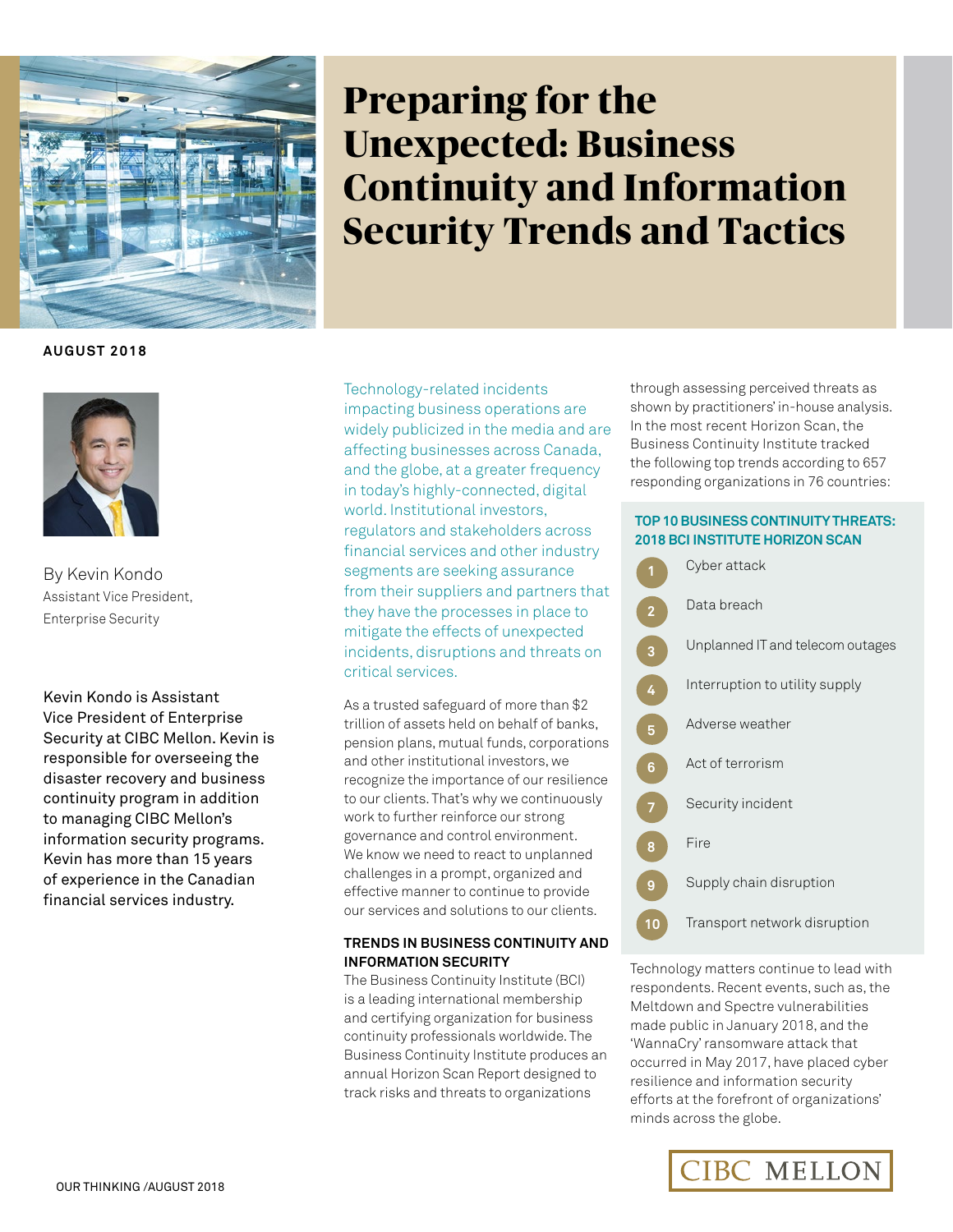While we understand that the cyber attack and data breach threats are top-of-mind for organizations, those that organizations will tend to see on a more frequent basis are unplanned IT and telecom outages and interruptions to utility supply. In fact, unplanned IT and telecom outages are likely experienced by your organization in some capacity on a weekly basis.

# **Top Five Trends and Uncertainties, and CIBC Mellon's Responses**

The following five trends and uncertainties were cited by more than half of respondents to the BCI survey, and will likely find broad resonance among institutional investors.



#### **1. Use of Internet for malicious attacks**

Sitting at the top of the list in 2016, 2017 and 2018 amongst BCI Horizon Scan survey respondents are cyber attacks and data breaches. As a key focus area for organizations, practitioners remain concerned about the potential for damage via cyber attacks and data breaches given the ever-increasing sophistication of hostile elements.

As organizations continue to move toward connection, digitization and technology, IT governance, security and preparation continue to be placed at the top of their considerations. From internal processes and employee education, to vendor management, businesses should look to remain vigilant and work to continuously improve the controls and security measures in place to protect themselves, their stakeholders and the information under their control.

An organization's planning, documentation and response to an issue will significantly depend on the ability of its teams to react quickly and effectively.

#### **2. Loss of key employees**

The "human factor", such as a skills shortage or loss of key employees, can impact business performance and requires a strategic response. Every business depends on key players to deliver strong results, deeming this a key focus area for business continuity management as a field.

From a business continuity perspective, we recognize the critical role that employees play. Every business unit at CIBC Mellon has a designated Business Recovery Planning Coordinator and Alternate who collaborate with the company's Business Continuity team to assess and document their individual continuity needs and plans. The plans cover a wide array of factors, for example, identifying business functions as time-sensitive and critical or more general activities that can take a lower priority during a business continuity issue. From working remotely to shifting to alternate offsite recovery locations to the specific technical and connectivity requirements of each employee's role and tasks, each team documents its needs, which in turn positions us to plan for, maintain and deploy critical capabilities during an incident.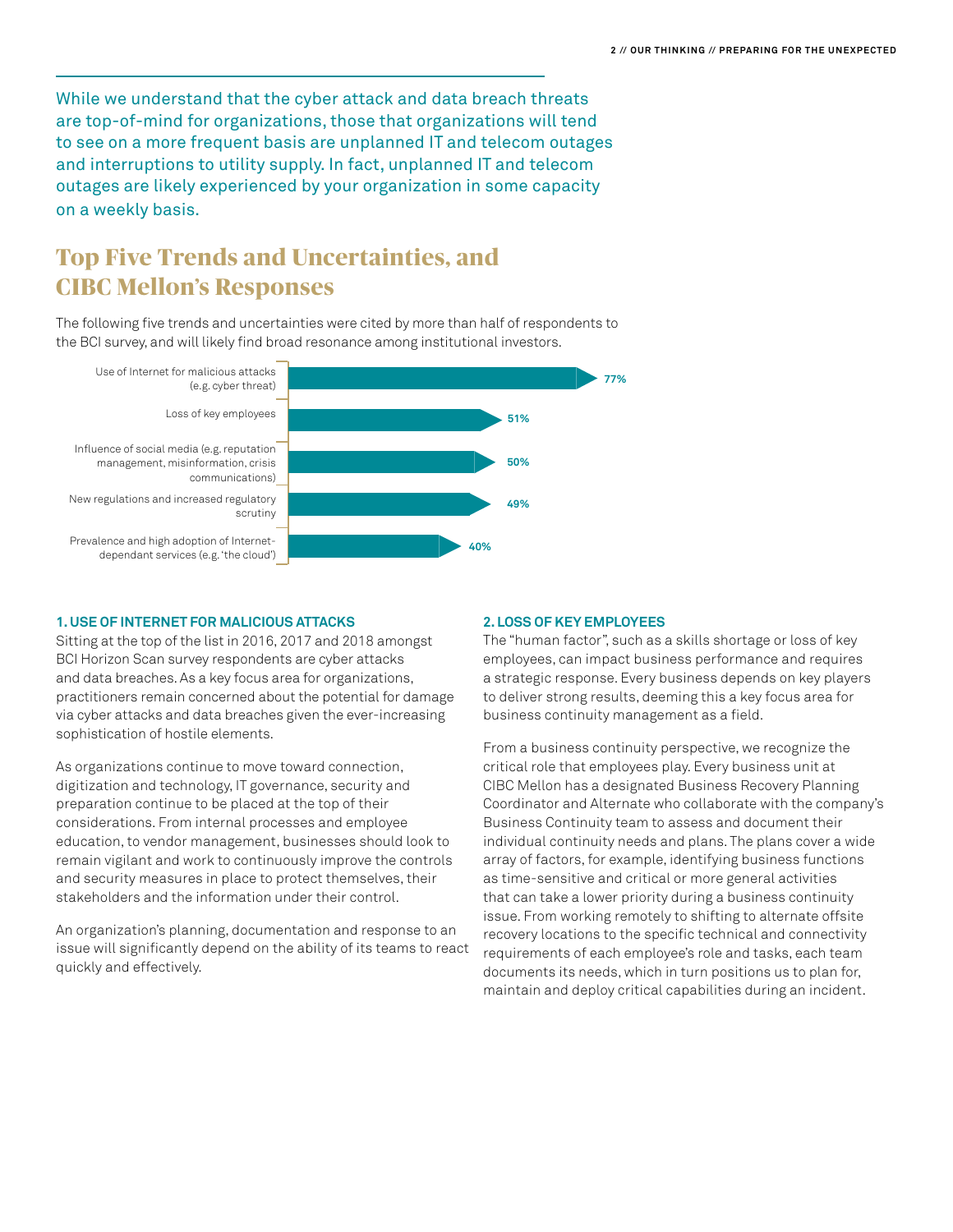

#### **3. Influence of social media**

The growing influence of social media, especially in relation to company reputation, placed third in this year's report with 50 per cent of respondents noting this as a top threat. Beyond the concerns related to corporate and brand reputation, there are additional risks related to legal/regulatory compliance, security and privacy, and Human Resources-related issues.

Social media is not only a challenge, but also an opportunity, as monitoring can help an organization remain alert to potential threats and challenges and can provide a communication channel when an event occurs. CIBC Mellon also uses social media to raise the profile of its great workplace experience, helping us recruit talented professionals and maintain a strong pipeline of talent to address natural turnover experienced at every organization.

#### **4. New regulations and increased regulatory scrutiny**

Today's financial services market participants direct substantial attention to compliance with requirements from various industry and regulatory bodies in Canada. From the Canadian Securities Administrators (CSA)'s guidance on capital markets to the Financial Services Commission of Ontario (FSCO)'s records retention requirements, organizations face increased regulatory expectations to provide customers with confidence regarding business continuity risks and their ability to manage them well. CIBC Mellon provides its clients with detailed reporting on controls, practices and governance efforts, and makes available an overview of the steps CIBC Mellon takes with regard to business continuity efforts.

#### **5. Prevalence and high adoption of Internet-dependent services**

When responding to risks related to internet-enabled services, an integral step is to appropriately review service providers. While this is an important component of vendor selection and onboarding, it is imperative throughout the duration of the relationship as well. Vendors can provide assurance in many ways: multiple redundant data centres, detailed disaster recovery or service and high standards for information security.

CIBC Mellon leverages powerful and robust infrastructure from CIBC and BNY Mellon, together with extensive vendor management processes to support confidence around vendor services. We work to carefully assess vendors to confirm their alignment to our standards, and we leverage the expertise and scale of our two parent companies to help us monitor the IT environment. We provide all employees with detailed annual training related to information security, and work to monitor for emerging threats on an ongoing basis.

Business continuity management involves planning and preparation to support the continued operation of your business in the case of serious incidents and disasters, and the recovery to an operational state within a reasonably short period.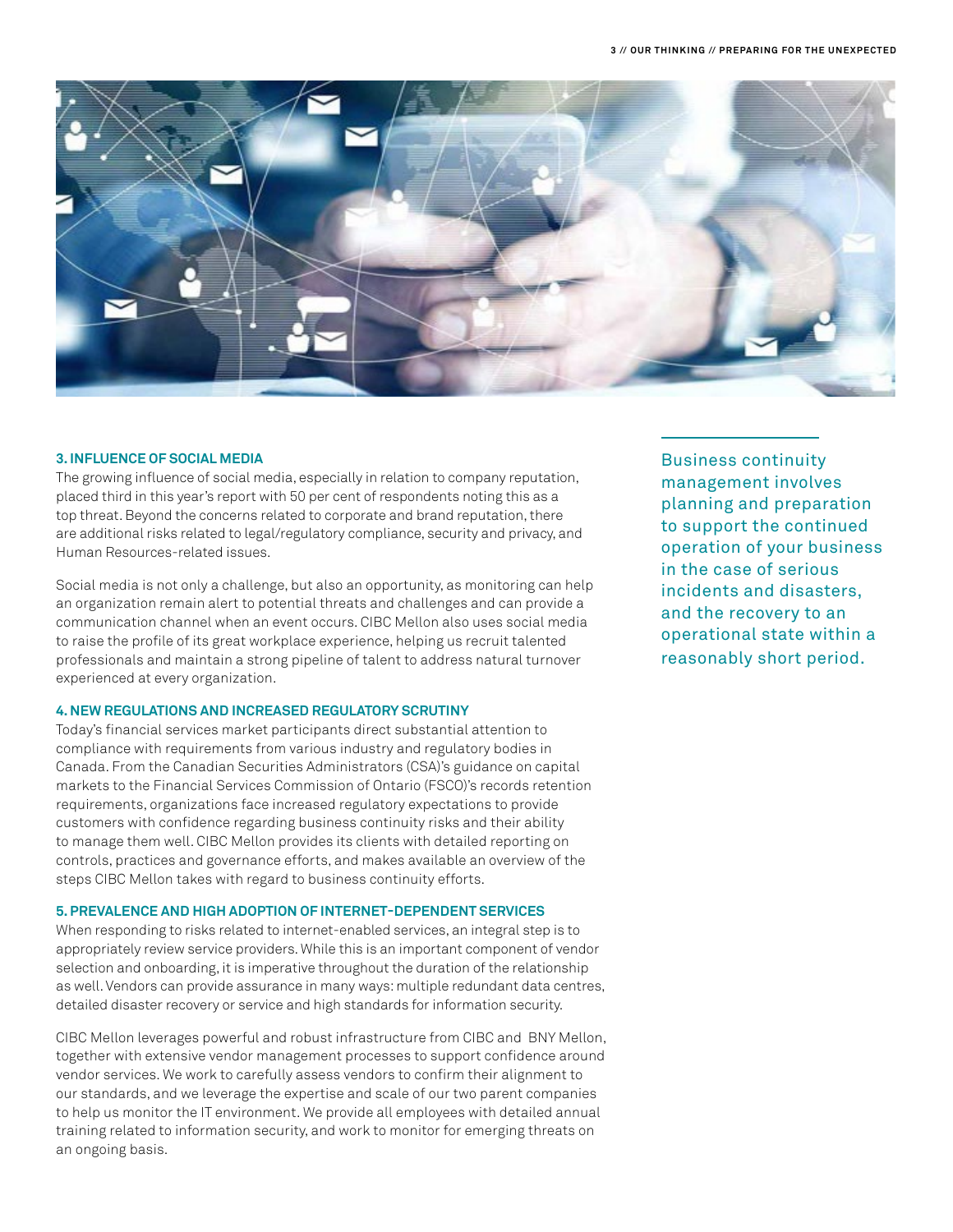# **Considerations for robust and resilient business continuity management**

# *Consider Scenarios*

Business continuity events span a variety of scenarios. Demonstrated by the BCI's research, as businesses, we are focused on the technological events in today's connected world. It is important, however, to consider a wide array of events to prepare you to react in a range of situations. We have outlined the top three buckets and sample scenarios for your consideration.



# **Technological**

A technological scenario could include items such as:

- Critical system or network failures
- Communication network failures

Loss of external service providers and suppliers (outsourcing) such as

information providers

- Technical infrastructure failures such as software or hardware failure, database loss, or online banking failures
- Power outages due to inclement weather

*Scenario example:* Canada's harsh winter storms are known to cause power outages, supply disruptions, and safety hazards that may endanger lives and hinder access to key infrastructure. Planning for these naturally-occurring events can be achieved in advance so that readiness is in place. Such planning should include, but is not limited to the following:

- Conduct awareness training, including facility evacuation routes and procedures
- Coordinate activities with local and state response agencies
- Communicate recommended evacuation routes
- Procure emergency supplies
- Monitor radio and/or television reports
- Secure facility
- Secure and backup critical electronic files



# **Financial**

Although business continuity events can have financial implications, a specific scenarios for which you could look to prepare your response include:

- Earnings shortfall
- Reinstatement of earnings
- Declining stock prices
- Loss of clientele
- Market turbulence
- Sociopolitical disruptions

*Sample scenario:* Starting in 2017 and continuing through to 2018, the NAFTA and other international trade agreement negotiations are resulting in rising tensions. The Dow and Nasdaq have seen the effects of the ongoing changes and imposition of tariffs between the U.S. and the EU, Canada, Mexico, China, and more. In fact, in a CNN Money article<sup>1</sup>, it was reported that the Dow shed 400 points and the Nasdaq dropped two per cent with the news that President Trump planned to crack down on Chinese investment in major technologies within the U.S. While much is still uncertain here, this is a scenario that requires diligent preparation and thought to enable your business to react effectively.



# **Reputational**

Reputational is reportedly frequently ignored by organizations, but can often result in lost revenue, increased operating or regulatory costs, decreased shareholder value, or even a potential criminal event even when the company is not found guilty. Reputation is also at risk in the event that a scenario from

either of the above categories is not managed effectively. Some examples of reputational business continuity events, include:

- **Illegal Activity** 
	- o Extortion
	- o Bribery
	- o Fraud
	- o Criminal investigation
- **Employee Misconduct**

Reputational damage can be minimized through an organization's response to disruption. According to the Business Continuity Institute<sup>2</sup>, honesty is the best first step. Honesty with stakeholders builds trust, and confidence that your organization has the ability to resume operations and return to normal following an event.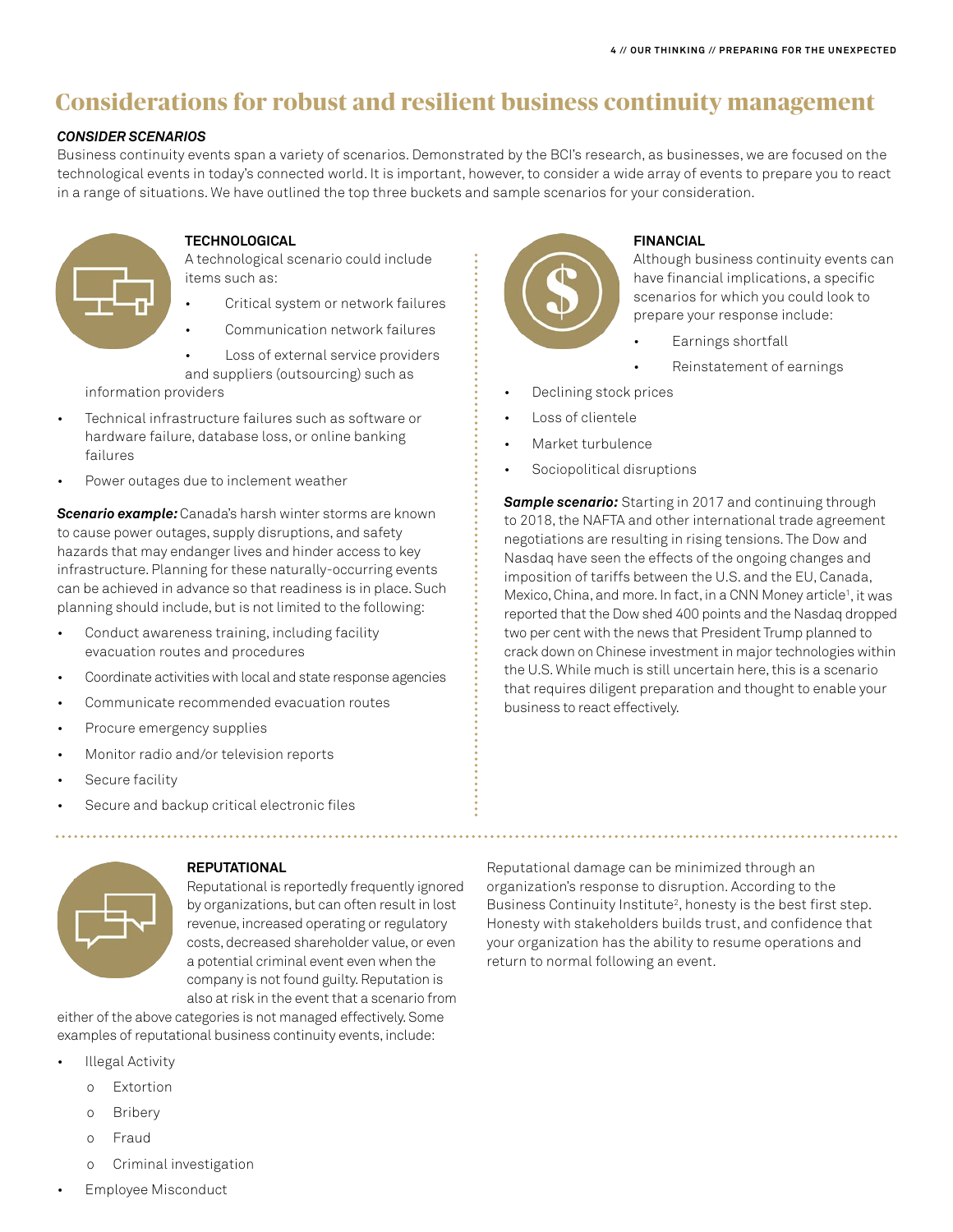#### *Champion Efforts and Measure*

In order for the business to prepare adequately for any incident, it is important to have a leader championing the significance of business continuity events to business operations, the employee and client experience, and potentially the bottom line. Ongoing monitoring of incidents, minor and major, helps demonstrate the frequency of these incidents and the benefits of being prepared.

## *Third-party Verification*

Further to considering scenarios, third-party leaders in business continuity can help your business uncover opportunities, further enhance your plans and certify your preparedness to leadership, clients or prospects and other key industry stakeholders. An example of this is the British Standards Institution (BSI)'s ISO 22301 certification. Globally recognized, BSI helps more than 80,000 clients in 182 countries understand, assess and develop new standards to perform better in a variety of situations. They offer a variety of certifications ranging from energy management requirements to occupational health and safety. The two of relevance to your business continuity and information security efforts are ISO 22301 and ISO 27001 respectively.

CIBC Mellon is ISO 22301 and ISO 27001 certified. The below chart from the BCI Horizon Scan demonstrates that an increasing number of organizations are gaining ISO 22301 certification.

| Year | <b>ISO 22301 uptake</b> |
|------|-------------------------|
| 2016 | 51%                     |
| 2017 | 63%                     |
| 2018 | 70%                     |

#### *Include partners, suppliers and third parties*

As you look to develop business continuity plans and efforts surrounding information security, it is important to consider your partners, suppliers and any third parties that are part of your wider business. These are often extensions of your operations and in an event, it is equally important that they have the ability to respond and return to business as usual as soon as possible. Read the vendor management section that follows, which includes some key questions to consider when evaluating vendor readiness.

#### *Internal Management*

Your employees are your first line of defence. Not only can they help identify potential serious situations through their daily activities, but they are also one of your highestrisk groups for penetrating your organization. Ongoing education, involving in-depth training and regular knowledge sharing is key to keeping your employees armed with the information required to protect the integrity of your daily operations. We covered key considerations from a business continuity perspective in the Trends and Uncertainties section above.

An organization's planning, documentation and response to an issue will significantly depend on the ability of its teams to react quickly and effectively.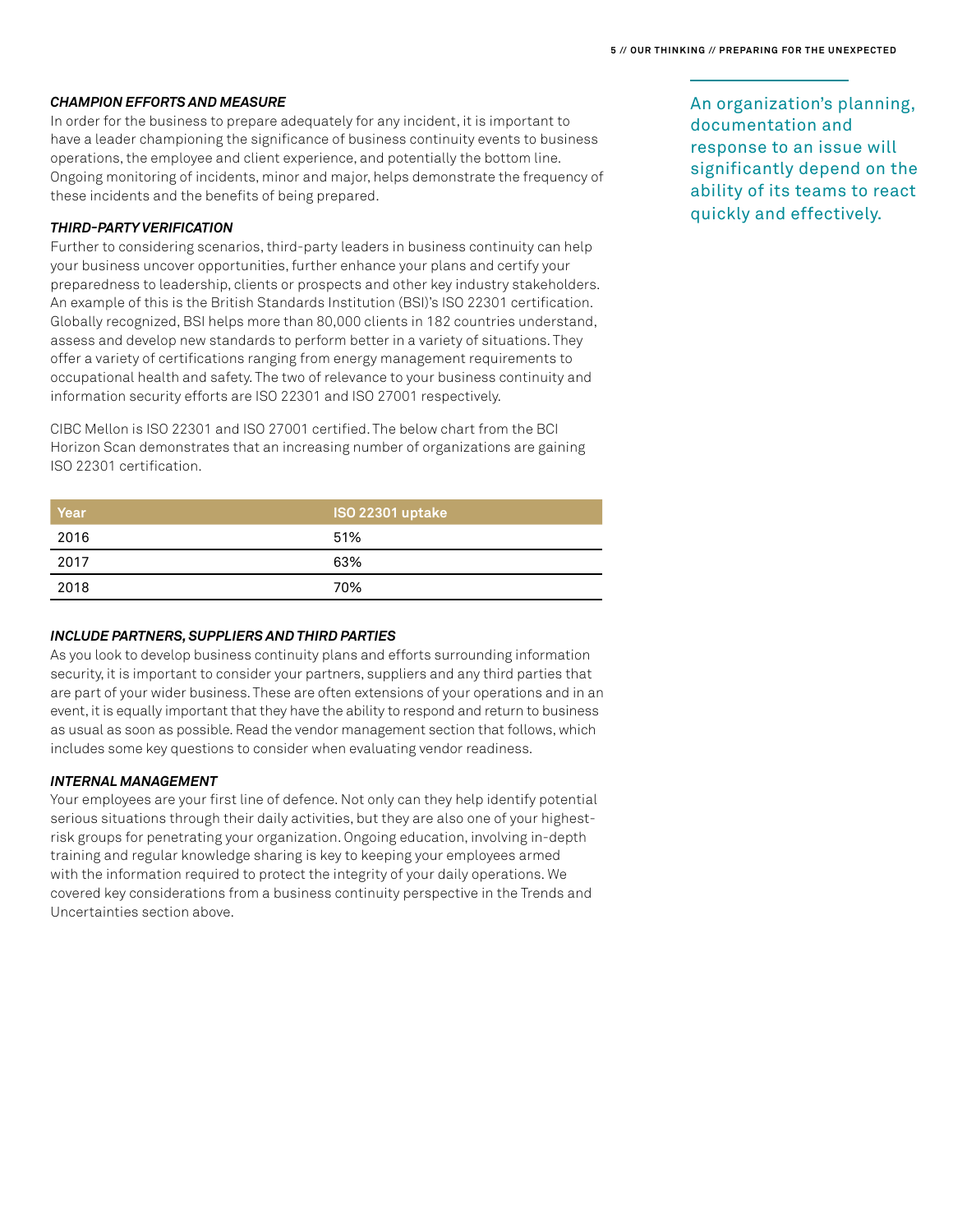## **Cyber Security and Data Management**

CIBC Mellon is well positioned with the support of two leading global financial services organizations – CIBC and BNY Mellon – both of which place a high premium on cyber security. CIBC Mellon, CIBC, and BNY Mellon monitor the IT environment for potential threats and concerns, and work to further strengthen security and governance measures.

CIBC Mellon and its parent companies have multiple levels of IT-related threat protection, and have implemented – and seek to continuously improve – a wide array of security measures designed to protect our company, clients, employees and the information under our control. We regularly receive security information on potential threats from our peers and the broader financial services industry, as well as from our clients, law enforcement and a variety of public and private sources. CIBC Mellon and its parent companies monitor and assess our IT environments for potential vulnerabilities and threats, and we continue to invest in and implement protections as deemed necessary.

At CIBC Mellon, we also work at the individual employee level. We work regularly with employees to raise awareness of the specific steps that they can take to help protect the company, its clients and the information under its control; from reporting phishing attempts to reinforcing controls around information handling, we know that employees' diligence and awareness of good practices are critical elements in our efforts to maintain strong controls.

## **Vendor Governance**

CIBC Mellon has an established vendor governance program through which we exercise oversight of our third-party vendors. Through this program, we document and hold vendors accountable to standards for performance with regular due diligence reviews and appropriate reporting requirements. For vendors whose services are deemed critical to CIBC Mellon, including technology-related vendors, we implement additional controls and monitoring to provide further assurance that risks related to our vendors and supply chain are being managed in accordance with CIBC Mellon's requirements. This is all part of our goal to carry on our business with governance and operational excellence.

CIBC Mellon and its parent companies have multiple levels of IT-related threat protection, and have implemented – and seek to continuously improve – a wide array of security measures designed to protect our company, clients, employees and the information under our control.

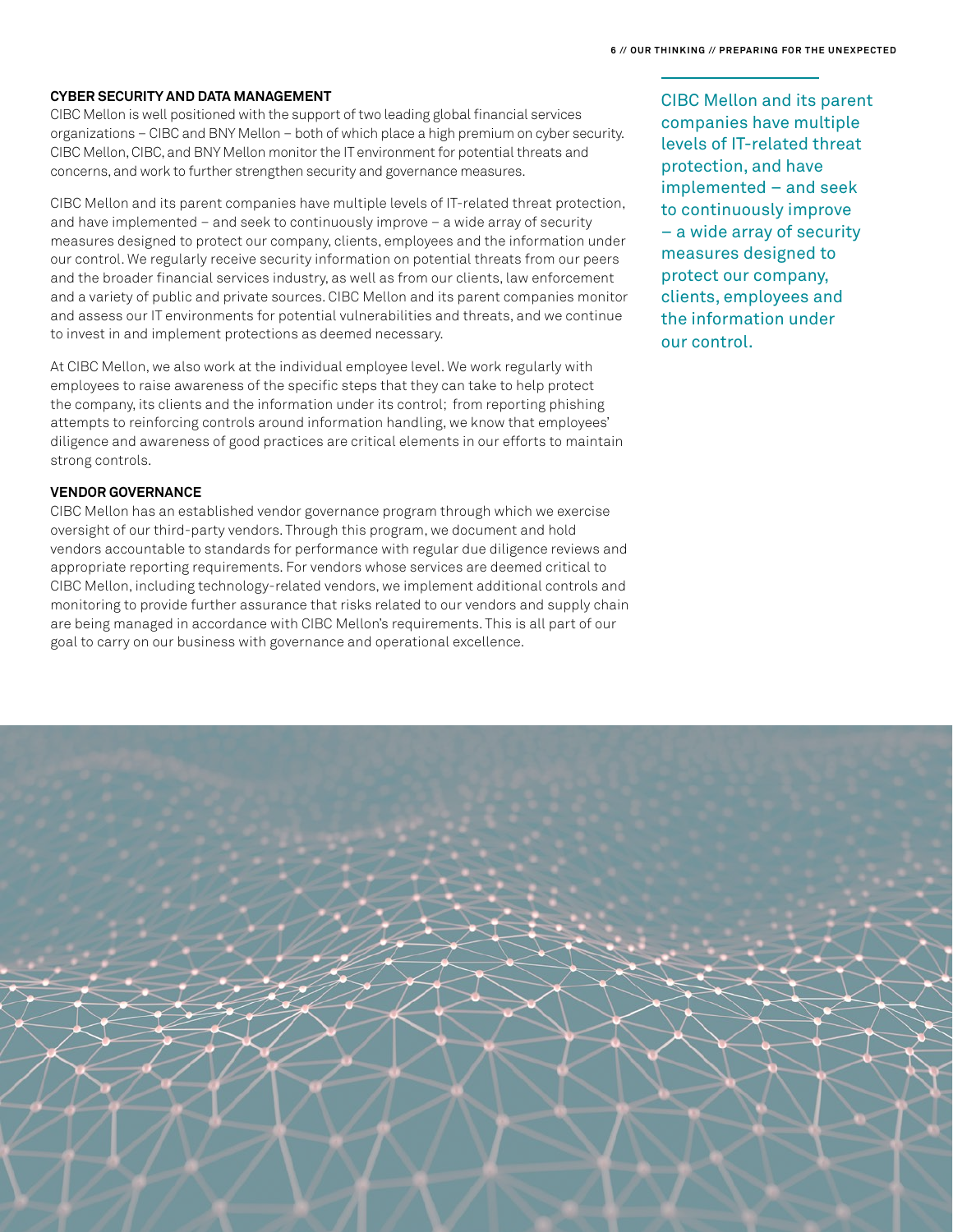

# Business Continuity Questions to Consider

- Does your organization have an active and ongoing business continuity process?
- What critical business or service commitments has your organization made to its clients and stakeholders?
- How does your organization document its business continuity plans and needs?
- How does your organization plan to communicate to its employees, clients and other stakeholders during an emergency or crisis?
- How quickly can you reach employees outside regular business hours?
- What are your organization's critical dependencies, technologies and systems?
- Who are your essential employees?
- Who are your critical vendors, and how have you worked to satisfy yourself and your own stakeholders that those vendors are prepared for a disruption?
- What regulatory, Board or stakeholder reporting requirements call for your organization to address business continuity preparations?

# Vendor Questions to Consider

- Do you have an active and ongoing business continuity process?
	- o If so, what is it?
- What measures do you have in place to protect my data?
- Do you encrypt your data?
- How do you secure the transmission of data?
- How and when will I be notified as a client of any incidents?
- Who are the essential employees on my account and what is their contact information?
- Who are your critical vendors, and how have you worked to satisfy yourself and your own stakeholders that those vendors are prepared?
- What certifications, regulations, and/or measures do you use to measure your incident preparedness?
- How do you keep employees informed and prepared of updated business continuity processes, cyber security procedures, and similar matters? What policies do you have in place?